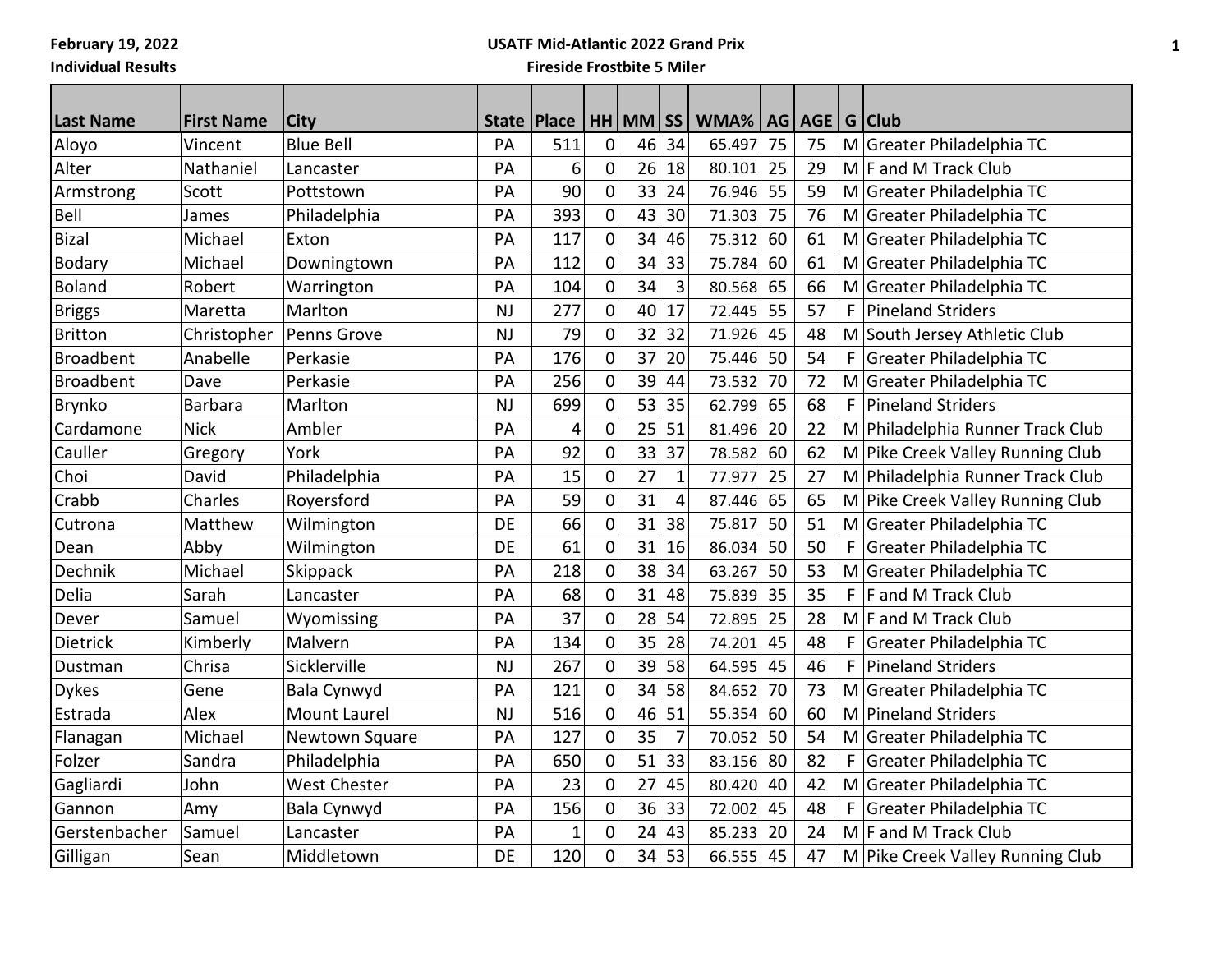#### **USATF Mid-Atlantic 2022 Grand Prix**

| Girotto     | Sara           | Wynnewood            | PA        | 63  | 0                | 31 | 31             | 81.914 | 45 | 46 | F<br>Philadelphia Masters           |
|-------------|----------------|----------------------|-----------|-----|------------------|----|----------------|--------|----|----|-------------------------------------|
| Goldblum    | Ryan           | Lansdale             | PA        | 143 | 0                | 35 | 53             | 63.632 | 45 | 45 | M Ambler Area Running Club          |
| Gorka       | <b>Barbara</b> | Philadelphia         | PA        | 264 | $\pmb{0}$        | 39 | 54             | 74.937 | 55 | 59 | Greater Philadelphia TC<br>F        |
| Gurka       | Mary Ann       | <b>Berlin</b>        | <b>NJ</b> | 422 | 0                | 44 | 17             | 77.079 | 65 | 69 | F<br><b>Pineland Striders</b>       |
| Harte       | Tim            | Coatesville          | PA        | 22  | $\mathbf 0$      | 27 | 42             | 88.087 | 50 | 53 | M Greater Philadelphia TC           |
| Hawkey      | Edward         | Perkasie             | PA        | 585 | $\mathbf 0$      | 49 | 15             | 60.102 | 70 | 73 | M Philadelphia Masters              |
| Heppelmann  | Patricia       | Malvern              | PA        | 116 | $\pmb{0}$        | 34 | 44             | 76.631 | 45 | 49 | F<br>Greater Philadelphia TC        |
| Herzig      | Matthew        | Philadelphia         | PA        | 3   | $\mathbf 0$      | 25 | 30             | 82.614 | 25 | 26 | M Philadelphia Runner Track Club    |
| Hodge       | <b>Brenda</b>  | Lancaster            | PA        | 119 | 0                | 34 | 51             | 77.188 | 50 | 50 | F.<br><b>F</b> and M Track Club     |
| Hoffman     | Joseph         | <b>National Park</b> | <b>NJ</b> | 456 | $\mathbf 0$      | 45 | 9              | 63.197 | 70 | 70 | M South Jersey Athletic Club        |
| Hranilovich | Stephen        | Phoenixville         | PA        | 83  | $\pmb{0}$        | 32 | 52             | 77.535 | 55 | 58 | M Philadelphia Masters              |
| Isaac       | Paul           | Folcroft             | PA        | 752 | $\mathbf 0$      | 57 | 13             | 44.538 | 55 | 58 | M Philadelphia Masters              |
| Janis       | Mike           | Newark               | DE        | 80  | $\mathbf 0$      | 32 | 35             | 74.885 | 50 | 53 | M Pike Creek Valley Running Club    |
| Jarrett     | Susan          | <b>Barto</b>         | PA        | 533 | $\mathbf 0$      | 47 | 27             | 63.014 | 55 | 59 | F<br>Philadelphia Masters           |
| Jennings    | Thomas         | Ft Washington        | PA        | 416 | $\pmb{0}$        | 44 | $\overline{2}$ | 73.126 | 75 | 78 | M Greater Philadelphia TC           |
| Johnson     | Jemal          | Phila                | PA        | 494 | $\mathbf 0$      | 46 | 3              | 52.515 | 50 | 52 | M                                   |
| Kalinowski  | Cody           | Lancaster            | PA        | 33  | $\mathbf 0$      | 28 | 35             | 73.703 | 25 | 25 | M F and M Track Club                |
| Kampf       | Seth           | Collegeville         | PA        | 9   | $\mathbf 0$      | 26 | 42             | 80.524 | 35 | 37 | M Downingtown Running Club          |
| Kelly       | Lauren         | Philadelphia         | PA        | 41  | $\mathbf 0$      | 29 | 14             | 81.699 | 30 | 31 | F<br>Philadelphia Runner Track Club |
| Kern        | Joseph         | Ambler               | PA        | 163 | $\mathbf 0$      | 36 | 51             | 75.170 | 65 | 67 | M Philadelphia Masters              |
| Kimmel      | Michael        | Wayne                | PA        | 230 | $\boldsymbol{0}$ | 38 | 54             | 60.668 | 45 | 49 | M Downingtown Running Club          |
| Knothe      | Lynn           | Wilmington           | DE        | 646 | $\mathbf 0$      | 51 | 22             | 49.384 | 40 | 44 | F<br>Pike Creek Valley Running Club |
| Kondracki   | Kenneth        | Reading              | PA        | 175 | $\boldsymbol{0}$ | 37 | 19             | 69.495 | 60 | 60 | Greater Philadelphia TC<br>M        |
| Kramer      | Kaitlyn        | <b>Newark</b>        | DE        | 31  | $\mathbf 0$      | 28 | 30             | 83.626 | 25 | 27 | F<br>Pike Creek Valley Running Club |
| Lizzio      | Jean           | <b>Berlin</b>        | <b>NJ</b> | 559 | $\boldsymbol{0}$ | 48 | 27             | 70.451 | 65 | 69 | F<br><b>Pineland Striders</b>       |
| LoBianco    | Pete           | York                 | PA        | 27  | $\mathbf 0$      | 28 | 20             | 79.353 | 40 | 43 | M Pike Creek Valley Running Club    |
| Lombardi    | James          | Oreland              | PA        | 411 | $\mathbf 0$      | 43 | 50             | 56.616 | 55 | 55 | M Ambler Area Running Club          |
| Longshore   | Kristine       | Doylestown           | PA        | 855 | $\mathbf{1}$     | 17 | $\mathbf 0$    | 36.580 | 50 | 54 | F<br>Philadelphia Masters           |
| Manavi      | Damian         | <b>Willow Grove</b>  | PA        | 213 | $\boldsymbol{0}$ | 38 | 23             | 68.823 |    | 9  | M AOC Ambler Track Club             |
| Manavi      | Reza           | <b>Willow Grove</b>  | PA        | 214 | $\mathbf 0$      | 38 | 23             | 59.053 | 40 | 44 | M Greater Philadelphia TC           |
| Marino      | Jerry          | Williamstown         | <b>NJ</b> | 378 | 0                | 43 | 3              | 67.015 | 70 | 71 | M South Jersey Athletic Club        |
| Mascoli     | Rosie          | Philadelphia         | PA        | 35  | 0                | 28 | 47             | 82.860 | 30 | 30 | F<br>Philadelphia Runner Track Club |
| Matthews    | John           | Lancaster            | PA        | 14  | $\mathbf 0$      | 26 | 56             | 78.218 | 25 | 27 | M F and M Track Club                |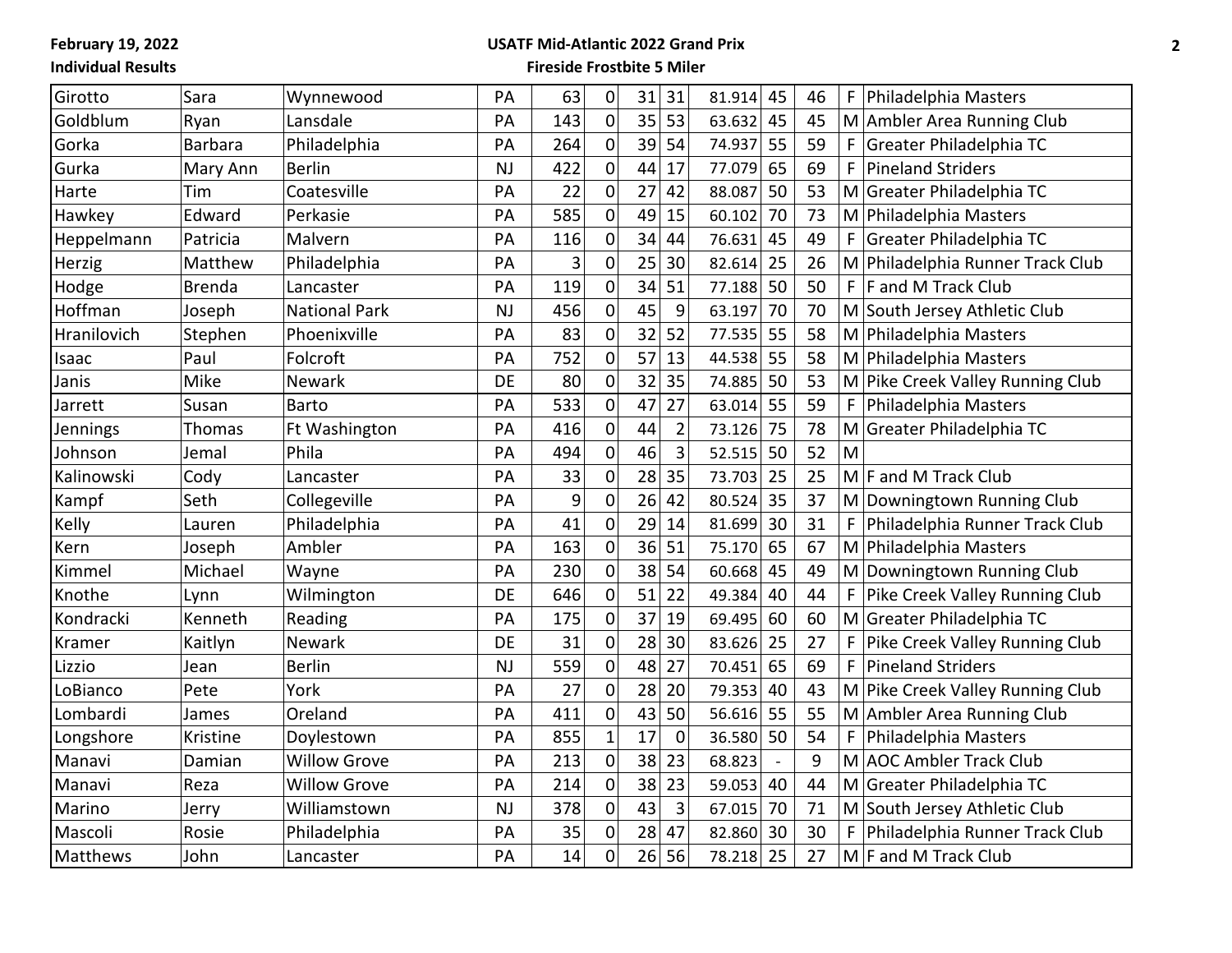## **USATF Mid-Atlantic 2022 Grand Prix**

| Matuszak  | Paul         | Huntingdon Valley        | PA        | $\overline{2}$ | 0                | 24 | 51           | 85.714 | 35 | 35 | M Philadelphia Runner Track Club    |
|-----------|--------------|--------------------------|-----------|----------------|------------------|----|--------------|--------|----|----|-------------------------------------|
| McCann    | Alison       | Lincoln University       | PA        | 103            | 0                | 34 | $\mathbf 1$  | 76.629 | 45 | 47 | Pike Creek Valley Running Club<br>F |
| McCoubrie | Doreen       | <b>West Chester</b>      | PA        | 109            | $\boldsymbol{0}$ | 34 | 21           | 88.161 | 60 | 60 | F<br>Greater Philadelphia TC        |
| McHugh    | Siobhan      | Line Lexington           | PA        | 114            | 0                | 34 | 41           | 77.559 | 50 | 50 | F<br>Greater Philadelphia TC        |
| McMillan  | Denise       | Columbia                 | PA        | 140            | $\mathbf 0$      | 35 | 49           | 75.105 | 50 | 50 | F<br>F and M Track Club             |
| McMillan  | Jay          | Columbia                 | PA        | 46             | $\boldsymbol{0}$ | 29 | 41           | 79.506 | 45 | 49 | $M \mid F$ and M Track Club         |
| Miller    | Sarah        | Medford                  | <b>NJ</b> | 356            | $\pmb{0}$        | 42 | 25           | 60.314 | 45 | 45 | F<br><b>Pineland Striders</b>       |
| Moebius   | Heide        | Lancaster                | PA        | 705            | 0                | 53 | 45           | 81.984 | 80 | 83 | F<br>F and M Track Club             |
| Moll      | Vlatka       | Doylestown               | PA        | 688            | $\boldsymbol{0}$ | 53 | 12           | 64.160 | 65 | 69 | F<br>Ambler Area Running Club       |
| Montini   | Olivia       | Huntingdon Valley        | PA        | 108            | $\pmb{0}$        | 34 | 19           | 71.151 | 15 | 17 | F                                   |
| Montini   | Paul         | <b>Huntingdon Valley</b> | PA        | 70             | $\mathbf 0$      | 32 | $\mathbf 0$  | 76.875 | 50 | 54 | M Greater Philadelphia TC           |
| Montini   | Rebecca      | Huntingdon Valley        | PA        | 418            | $\boldsymbol{0}$ | 44 | 9            | 62.325 | 50 | 52 | F<br>Greater Philadelphia TC        |
| Moore     | Adam         | Wrightsville             | PA        | 25             | $\mathbf 0$      | 28 | $\mathbf{1}$ | 75.491 | 30 | 33 | M F and M Track Club                |
| Moore     | Jo Ann       | Philadelphia             | PA        | 302            | $\mathbf 0$      | 40 | 52           | 70.555 | 55 | 56 | F<br>Philadelphia Masters           |
| Newcomer  | Mimi         | Lancaster                | PA        | 192            | $\boldsymbol{0}$ | 37 | 51           | 83.135 | 60 | 63 | F<br>F and M Track Club             |
| Olmstead  | <b>Betty</b> | Wilmington               | DE        | 859            | $\mathbf 1$      | 19 | $\mathbf 0$  | 47.932 | 75 | 76 | F<br>Pike Creek Valley Running Club |
| Orchard   | Nicole       | Clementon                | <b>NJ</b> | 587            | $\boldsymbol{0}$ | 49 | 18           | 56.457 | 50 | 53 | F.<br><b>Pineland Striders</b>      |
| Padilla   | Michael      | Phoenixville             | PA        | 20             | $\boldsymbol{0}$ | 27 | 31           | 84.373 | 45 | 47 | M Greater Philadelphia TC           |
| Pawlak    | Robert       | Landenberg               | PA        | 129            | $\boldsymbol{0}$ | 35 | 10           | 72.464 | 55 | 58 | M Pike Creek Valley Running Club    |
| Pellechio | Thomas       | Doylestown               | PA        | 250            | 0                | 39 | 31           | 69.422 | 65 | 66 | M Philadelphia Masters              |
| Petraco   | <b>Brian</b> | Lititz                   | PA        | 30             | $\mathbf 0$      | 28 | 27           | 74.341 | 30 | 33 | M F and M Track Club                |
| Pokorny   | Katie        | Philadelphia             | PA        | 133            | $\mathbf 0$      | 35 | 24           | 67.326 | 20 | 24 | F<br>Philadelphia Runner Track Club |
| Prizer    | Kent         | Collegeville             | PA        | 272            | $\pmb{0}$        | 40 | 12           | 71.766 | 70 | 71 | M Philadelphia Masters              |
| Racette   | Paul         | Oreland                  | PA        | 379            | $\mathbf 0$      | 43 | 9            | 61.800 | 60 | 63 | M Ambler Area Running Club          |
| Reeder    | Kim          | Chesterbrook             | PA        | 232            | $\pmb{0}$        | 38 | 58           | 64.628 | 40 | 43 | F                                   |
| Regan     | Cecelia      | Glenside                 | PA        | 490            | $\mathbf 0$      | 45 | 56           | 59.216 | 50 | 51 | F<br>Greater Philadelphia TC        |
| Roth      | Robert       | <b>Berlin</b>            | <b>NJ</b> | 374            | $\pmb{0}$        | 42 | 53           | 62.767 | 60 | 64 | M Pineland Striders                 |
| Rubinich  | Kara         | Downingtown              | PA        | 73             | $\mathbf 0$      | 32 | 10           | 78.290 | 40 | 43 | F<br>Greater Philadelphia TC        |
| Rusk      | Sarah        | Wilmington               | DE        | 81             | $\boldsymbol{0}$ | 32 | 41           | 75.982 | 40 | 41 | F<br>Pike Creek Valley Running Club |
| Sawyer    | Steve        | Philadelphia             | PA        | 380            | $\mathbf 0$      | 43 | 10           | 66.100 | 70 | 70 | M Greater Philadelphia TC           |
| Schuler   | Robert       | Marlton                  | <b>NJ</b> | 677            | $\boldsymbol{0}$ | 52 | 33           | 56.327 | 70 | 73 | M Pineland Striders                 |
| Schwalm   | Alison       | Line Lexington           | PA        | 375            | $\mathbf 0$      | 42 | 59           | 59.015 | 40 | 44 | Greater Philadelphia TC<br>F.       |
| Siegel    | Lauren       | <b>Elkins Park</b>       | PA        | 359            | 0                | 42 | 27           | 73.145 | 60 | 62 | F<br>Philadelphia Masters           |